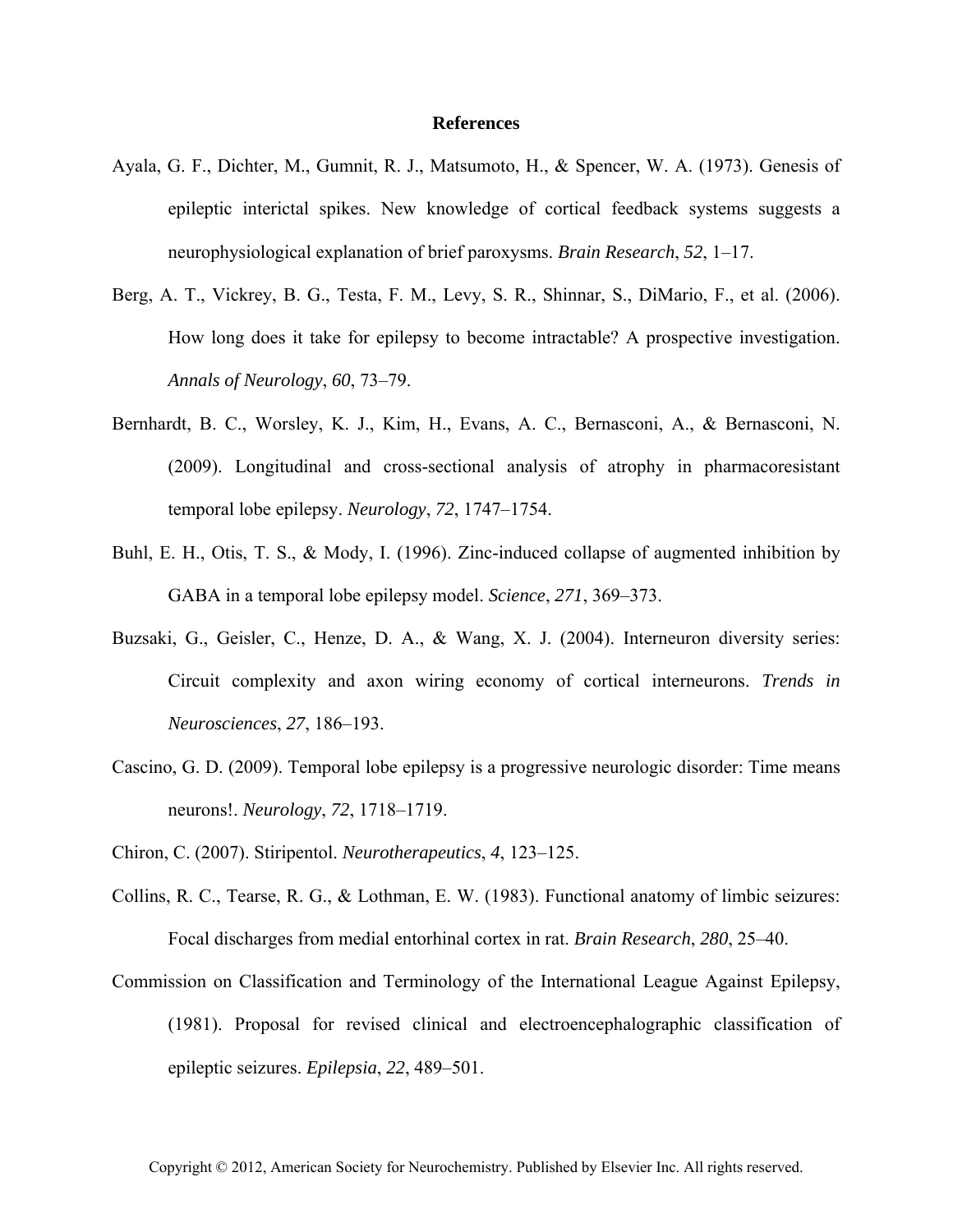- Commission on Classification and Terminology of the International League Against Epilepsy, (1989). Proposal for revised clinical and electroencephalographic classification of epileptic seizures. *Epilepsia*, *30*, 389–399.
- Cossette, P., Liu, L., Brisebois, K., Dong, H., Lortie, A., Vanasse, M., et al. (2002). Mutation of GABRA1 in an autosomal dominant form of juvenile myoclonic epilepsy. *Nature Genetics*, *31*(2), 184–189.
- Gibbs, J. W., III, Shumate, M. D., & Coulter, D. A. (1997). Differential epilepsy-associated alterations in postsynaptic GABAA receptor function in dentate granule and CA1 neurons. *Journal of Neurophysiology*, *77*, 1924–1938.
- Goddard, G. V., McIntyre, D. C., & Leech, C. K. (1969). A permanent change in brain function resulting from daily electrical stimulation. *Experimental Neurology*, *25*, 295–330.
- Gorter, J. A., Borgdorff, A. J., van Vliet, E. A., Lopes da Silva, F. H., & Wadman, W. J. (2002). Differential and long-lasting alterations of high-voltage activated calcium currents in CA1 and dentate granule neurons after status epilepticus. *The European Journal of Neuroscience*, *16*, 701–712.
- He, X. P., Kotloski, R., Nef, S., Luikart, B. W., Parada., L. F., & McNamara, J. O. (2004). Conditional deletion of TrkB but not BDNF prevents epileptogenesis in the kindling model. *Neuron*, *43*, 1–20.
- He, X. P., Pan, E., Sciarretta, C., Minichiello, L., & McNamara, J. O. (2010). Disruption of TrkB-mediated phospholipase C gamma signaling inhibits limbic epileptogenesis. *Journal of Neuroscience*, *30*, 6188–6196.
- Henze, D. A., Wittner, L., & Buzsaki, G. (2002). Single granule cells reliably discharge targets in the hippocampal CA3 network *in vivo*. *Nature Neuroscience*, *5*, 790–795.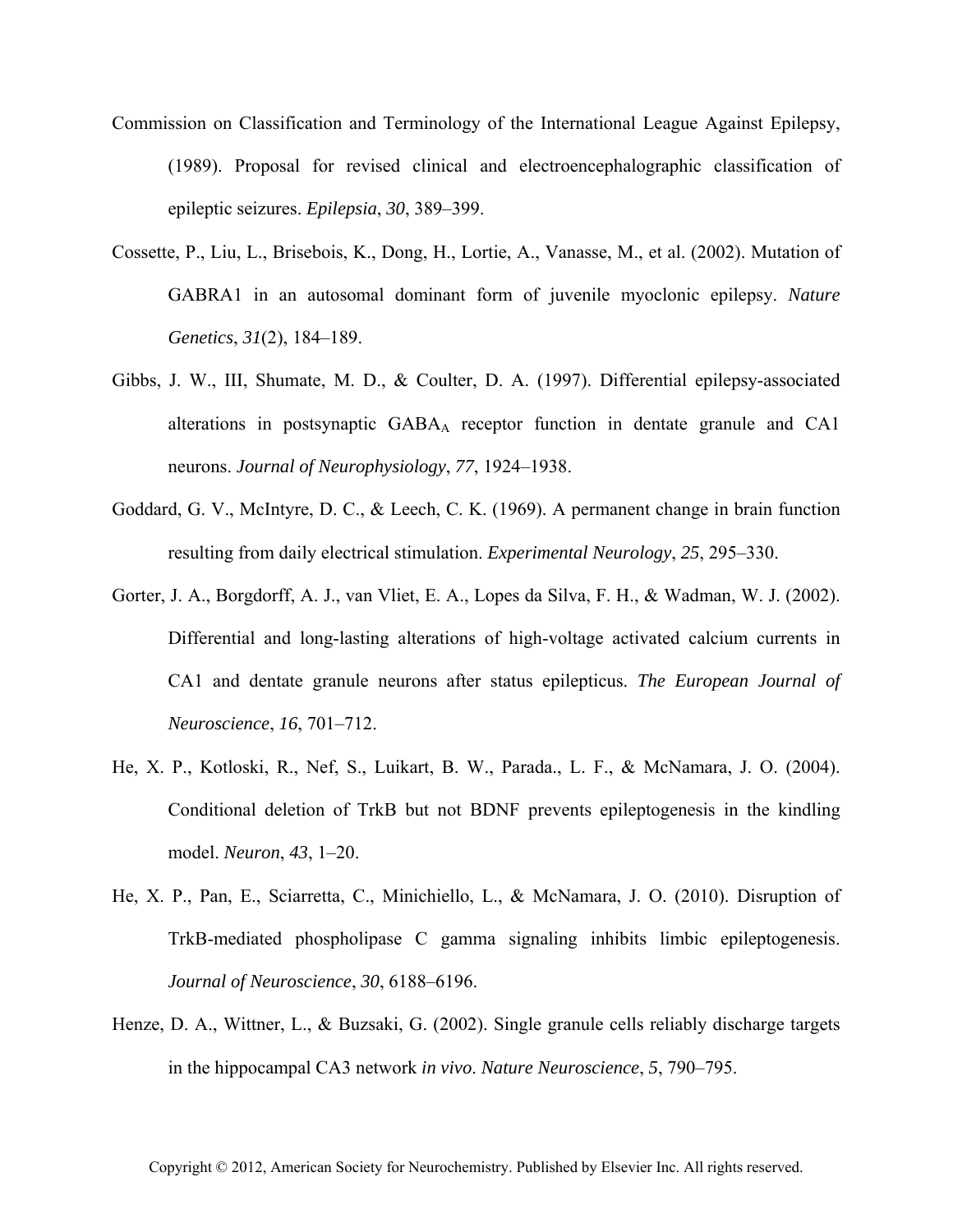- Huberfeld, G., Wittner, L., Clemenceau, S., Baulac, M., Kaila, K., Miles, R., et al. (2007). Perturbed chloride homeostasis and GABAergic signaling in human temporal lobe epilepsy. *Journal of Neuroscience*, *27*, 9866–9873.
- Huguenard, J. R. (1999). Neuronal circuitry of thalamocortical epilepsy and mechanisms of antiabsence drug action. *Advances in Neurology*, *79*, 991–999.
- Kadam, S. D., White, A. M., Staley, K. J., & Dudek, F. E. (2010). Continuous electroencephalographic monitoring with radio-telemetry in a rat model of perinatal hypoxia–ischemia reveals progressive post-stroke epilepsy. *Journal of Neuroscience*, *30*, 404–415.
- Kalachikov, S., Evgrafov, O., Ross, B., Winawer, M., Barker-Cummings, C., Martinelli Boneschi, F., et al. (2002). Mutations in LGI1 cause autosomal-dominant partial epilepsy with auditory features. *Nature Genetics*, *30*(3), 335–341.
- Kelly, K. M., Gross, R. A., & Macdonald, R. L. (1990). Valproic acid selectively reduces the low-threshold (T) calcium current in rat nodose neurons. *Neuroscience Letters*, *116*, 233– 238.
- Kohr, G., & Mody, I. (1994). Kindling increases N-methyl-D-aspartate potency at single Nmethyl-D-aspartate channels in dentate gyrus granule cells. *Neuroscience*, *62*, 975–981.
- Kotloski, R., Lynch, M., Lauersdorf, S., & Sutula, T. (2002). Repeated brief seizures induce progressive hippocampal neuron loss and memory deficits. *Progress in Brain Research*, *135*, 95–110.
- Lemos, T., & Cavalheiro, E. A. (1995). Suppression of pilocarpine-induced status epilepticus and the late development of epilepsy in rats. *Experimental Brain Research*, *102*, 423– 428.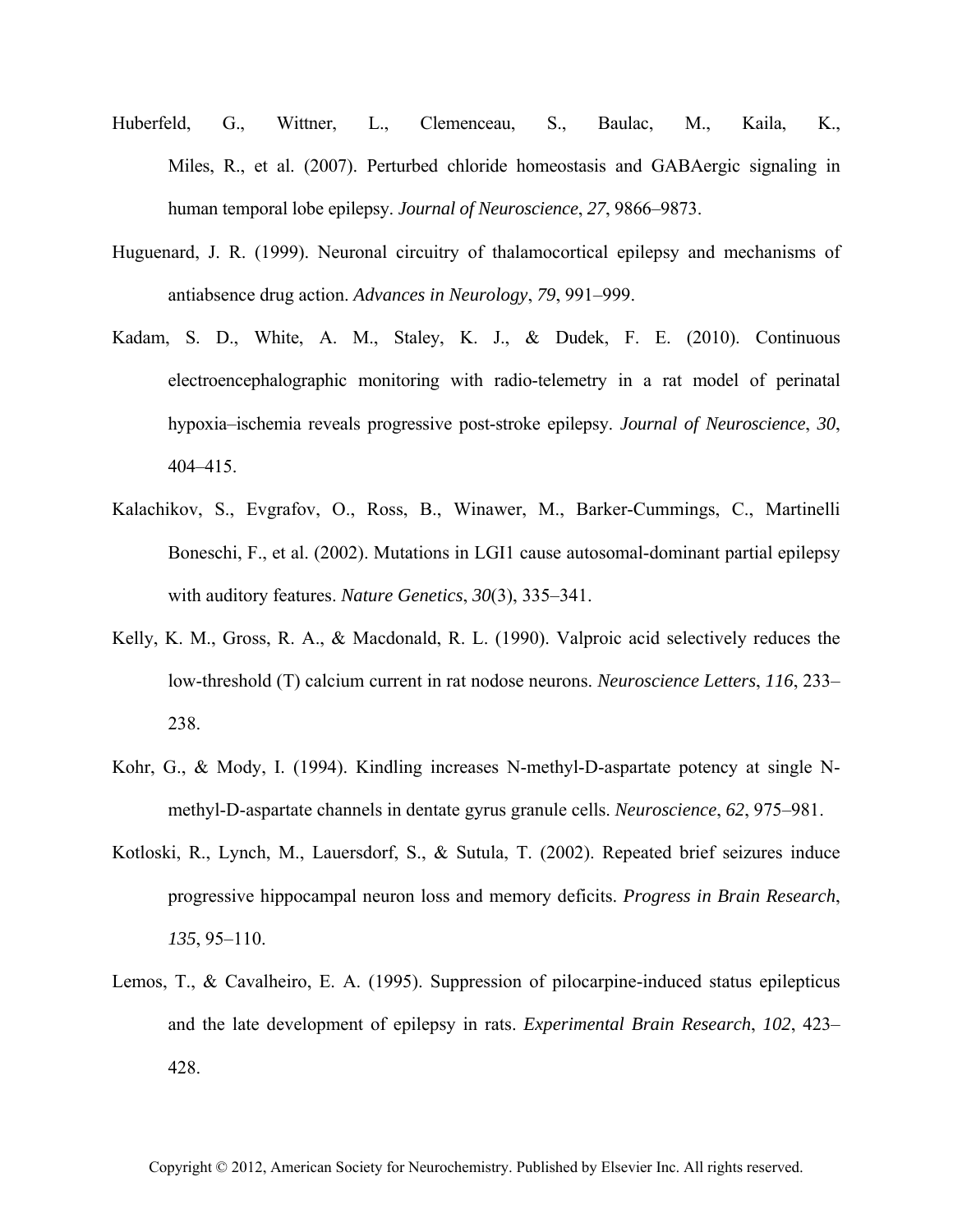- Longo, B. M., & Mello, L. E. (1998). Supragranular mossy fiber sprouting is not necessary for spontaneous seizures in the intrahippocampal kainate model of epilepsy in the rat. *Epilepsy Research*, *32*, 172–182.
- Lothman, E. W., Stringer, J. L., & Bertram, E. H. (1992). The dentate gyrus as a control point for seizures in the hippocampus and beyond. *Epilepsy Research*, *Supplement 7*, 301–313.
- Macdonald, R. L., & Greenfield, L. J., Jr. (1997). Mechanisms of action of new antiepileptic drugs. *Current Opinion in Neurology*, *10*, 121–128.
- McNamara, J. O. (1999). Emerging insights into the genesis of epilepsy. *Nature*, *399*, A15–A22.
- Nadler, J. V. (2003). The recurrent mossy fiber pathway of the epileptic brain. *Neurochemical Research*, *28*, 1649–1658.
- Noè, F., Pool, A. H., Nissinen, J., Gobbi, M., Bland, R., Rizzi, M., et al. (2008). *Neuropeptide Y gene therapy decreases chronic spontaneous seizures in a rat model of temporal lobe epilepsy* (131). Brain: A Journal of Neurology.
- Noebels, J. L. (2003). The biology of epilepsy genes. *Annual Review of Neuroscience*, *26*, 599– 625.
- Ogiwara, H., Miyamoto, N., Morita, N., Atapour, E., Mazaki, I., Inoue, T., et al. (2007). Yamakawa. Na $(v)$ 1.1 localizes to axons of parvalbumin-positive inhibitory interneurons: A circuit basis for epileptic seizures in mice carrying an Scn1a gene mutation. *Journal of Neuroscience*, *27*, 5903–5914.
- Pinel, J. P., & Rovner, L. I. (1978). Experimental epileptogenesis: Kindling-induced epilepsy in rats. *Experimental Neurology*, *58*, 190–202.
- Price, M. G., Yoo, J. W., Burgess, D. L., Deng, F., Hrachovy, R. A., Frost, J. D., Jr., et al. (2009). A triplet repeat expansion genetic mouse model of infantile spasms syndrome,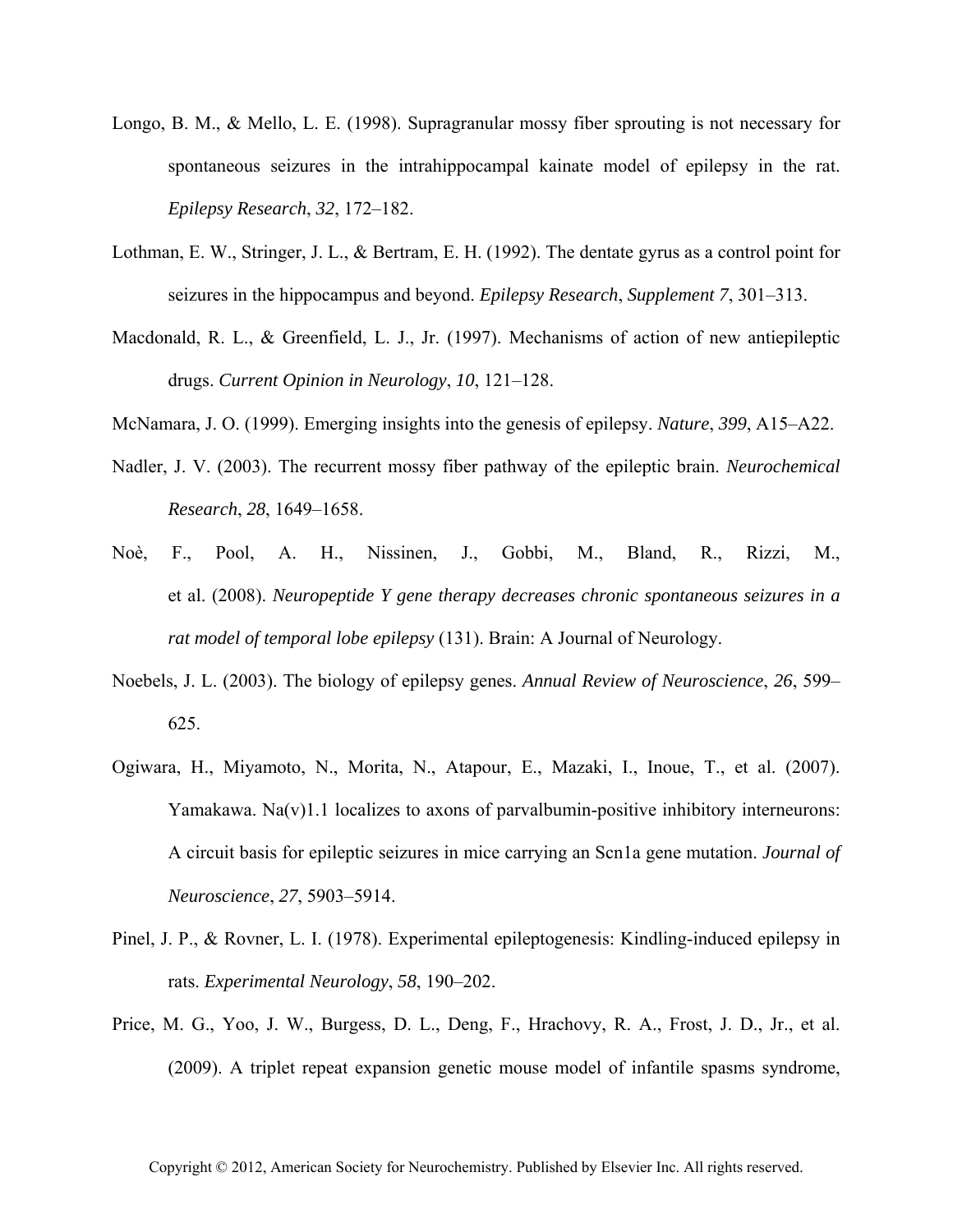Arx(GCG)10 7, with interneuronopathy, spasms in infancy, persistent seizures, and adult cognitive and behavioral impairment. *Journal of Neuroscience*, *29*, 8752–8763.

- Ptacek, L. J. (1997). Channelopathies: Ion channel disorders of muscle as a paradigm for paroxysmal disorders of the nervous system. *Neuromuscular Disorders: NMD*, *7*, 250– 255.
- Rho, J. M., Szot, P., Tempel, B. L., & Schwartzkroin, P. A. (1999). Developmental seizure susceptibility of kv1.1 potassium channel knockout mice. *Developmental Neuroscience*, *21*, 320–327.
- Ribak, C. E., Korn, M. J., Shan, Z., & Obenaus, A. (2004). Dendritic growth cones and recurrent basal dendrites are typical features of newly generated dentate granule cells in the adult hippocampus. *Brain Research*, *1000*, 195–199.
- Sayin, U., Osting, S., Hagen, J., Rutecki, P., & Sutula, T. (2003). Spontaneous seizures and loss of axo-axonic and axo-somatic inhibition induced by repeated brief seizures in kindled rats. *Journal of Neuroscience*, *23*, 2759–2768.
- Schwartzkroin, P. A. (1993). *Epilepsy: Models, mechanisms, and concepts* (1st ed.). Cambridge, England: Cambridge University Press.
- Terada, S., Tsujimoto, T., Takei, Y., Takahashi, T., & Hirokawa, N. (1999). Impairment of inhibitory synaptic transmission in mice lacking synapsin I. *Journal of Cell Biology*, *145*, 1039–1048.
- Traub, R. D., Miles, R., & Wong, R. K. (1989). Model of the origin of rhythmic population oscillations in the hippocampal slice. *Science*, *243*, 1319–1325.
- Traynelis, S. F., & Dingledine, R. (1988). Potassium-induced spontaneous electrographic seizures in a rat hippocampal slice. *Journal of Neurophysiology*, *59*, 259–276.